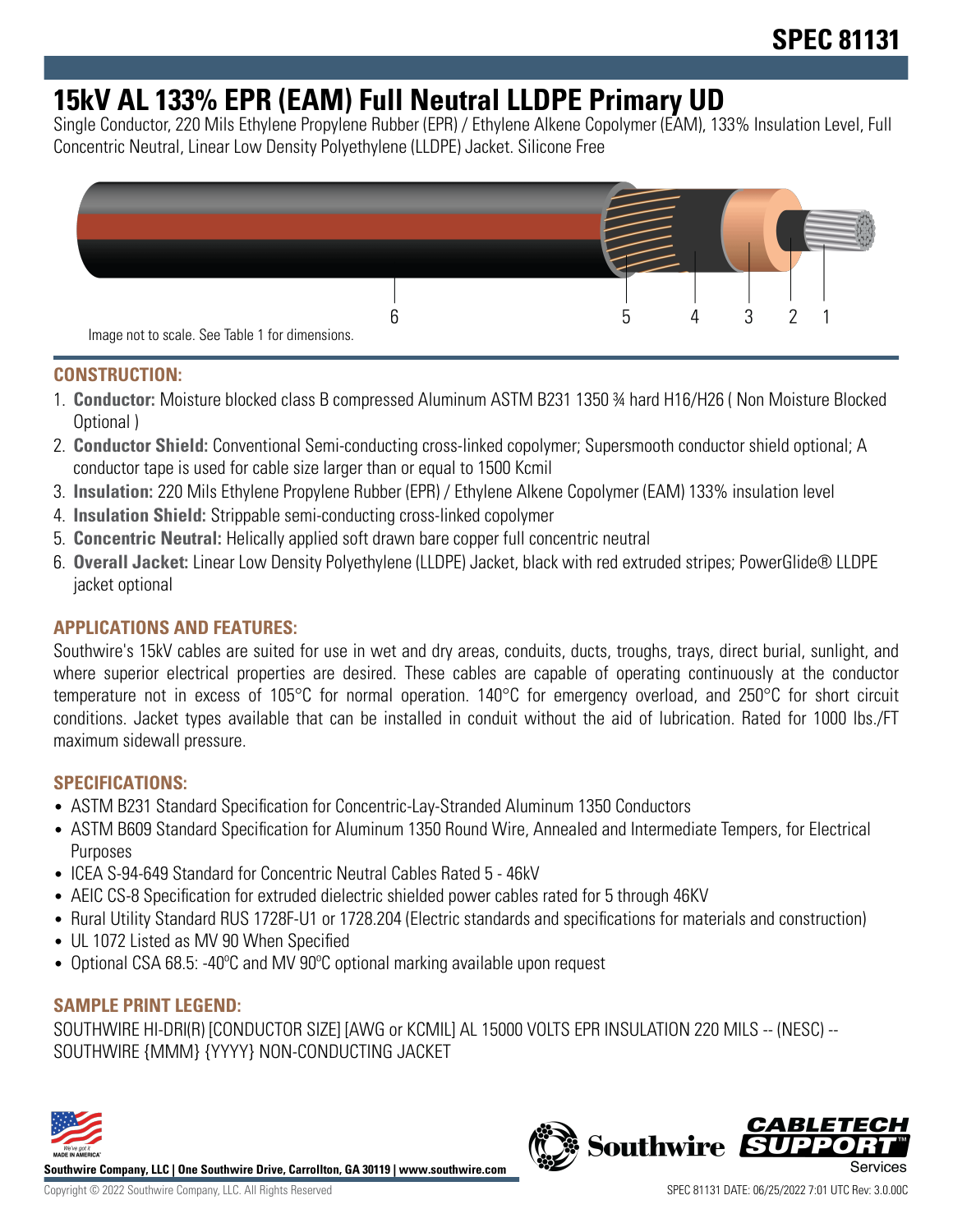### **Table 1 – Weights and Measurements**

| <b>Stock</b><br>Number | Cond.<br><b>Size</b>  | <b>Diameter</b><br>Over<br>Conductor | <b>Diameter</b><br>Over<br>Insulation | Insul.<br><b>Thickness</b> | <b>Diameter</b><br>Over<br>Insulation<br>Shield | Concentric<br>Neutral | <b>Neutral DC</b><br>Resistance<br>$25^{\circ}$ C | Jacket<br><b>Thickness</b> | Approx.<br>ÒD | Approx.<br>Weight | Min<br><b>Bending</b><br>Radius | Max Pull<br>Tension* |
|------------------------|-----------------------|--------------------------------------|---------------------------------------|----------------------------|-------------------------------------------------|-----------------------|---------------------------------------------------|----------------------------|---------------|-------------------|---------------------------------|----------------------|
|                        | AWG/<br>Kcmil         | inch                                 | inch                                  | mil                        | inch                                            | No. x AWG             | $\Omega$ /1000ft                                  | mil                        | inch          | lb<br>/1000ft     | inch                            | $\mathsf{lb}$        |
| <b>TBA</b>             | $\overline{2}$<br>(1) | 0.258                                | 0.735                                 | 220                        | 0.815                                           | 10x14                 | 0.263                                             | 50                         | 1.043         | 549               | 8.3                             | 398                  |
| 618502#                | $\overline{2}$<br>(7) | 0.283                                | 0.760                                 | 220                        | 0.840                                           | 10x14                 | 0.263                                             | 50                         | 1.068         | 575               | 8.5                             | 398                  |
| 616131                 | $\overline{2}$<br>(7) | 0.283                                | 0.760                                 | 220                        | 0.840                                           | 10x14                 | 0.263                                             | 50                         | 1.068         | 575               | 8.5                             | 398                  |
| <b>TBA</b>             | (1)                   | 0.289                                | 0.766                                 | 220                        | 0.846                                           | 13x14                 | 0.202                                             | 50                         | 1.074         | 617               | 8.5                             | 502                  |
| <b>TBA</b>             | (19)                  | 0.322                                | 0.799                                 | 220                        | 0.879                                           | 13x14                 | 0.202                                             | 50                         | 1.107         | 649               | 8.8                             | 502                  |
| 616584#                | 1/0<br>(1)            | 0.325                                | 0.802                                 | 220                        | 0.882                                           | 16x14                 | 0.164                                             | 50                         | 1.110         | 692               | 8.0                             | 634                  |
| 617504                 | 1/0<br>(1)            | 0.325                                | 0.802                                 | 220                        | 0.882                                           | 16x14                 | 0.164                                             | 50                         | 1.110         | 692               | 8.0                             | 634                  |
| 616132                 | 1/0<br>(19)           | 0.352                                | 0.829                                 | 220                        | 0.909                                           | 16x14                 | 0.164                                             | 50                         | 1.137         | 718               | 9.0                             | 634                  |
| 625309                 | 2/0<br>(19)           | 0.395                                | 0.872                                 | 220                        | 0.952                                           | 13x12                 | 0.128                                             | 50                         | 1.212         | 849               | 9.6                             | 799                  |
| TBA                    | 3/0<br>(19)           | 0.443                                | 0.920                                 | 220                        | 1.000                                           | 16x12                 | 0.104                                             | 50                         | 1.260         | 967               | 10.                             | 1007                 |
| 616137                 | 4/0<br>(19)           | 0.498                                | 0.975                                 | 220                        | 1.055                                           | 13x10                 | 0.080                                             | 50                         | 1.359         | 1165              | 10.8                            | 1270                 |
| <b>TBA</b>             | 250<br>(37)           | 0.558                                | 1.044                                 | 220                        | 1.144                                           | 16x10                 | 0.065                                             | 50                         | 1.448         | 1368              | 11.5                            | 1500                 |
| <b>TBA</b>             | 350<br>(37)           | 0.661                                | 1.147                                 | 220                        | 1.247                                           | 16x9                  | 0.052                                             | 50                         | 1.576         | 1685              | 12.6                            | 2100                 |

All dimensions are nominal and subject to normal manufacturing tolerances

◊ Cable marked with this symbol is a standard stock item

\* Pulling tension based on pulling eye directly connected to conductor

# Hi-Dri-Plus® - Water Blocking Powder

^ Super Smooth Conductor Shield



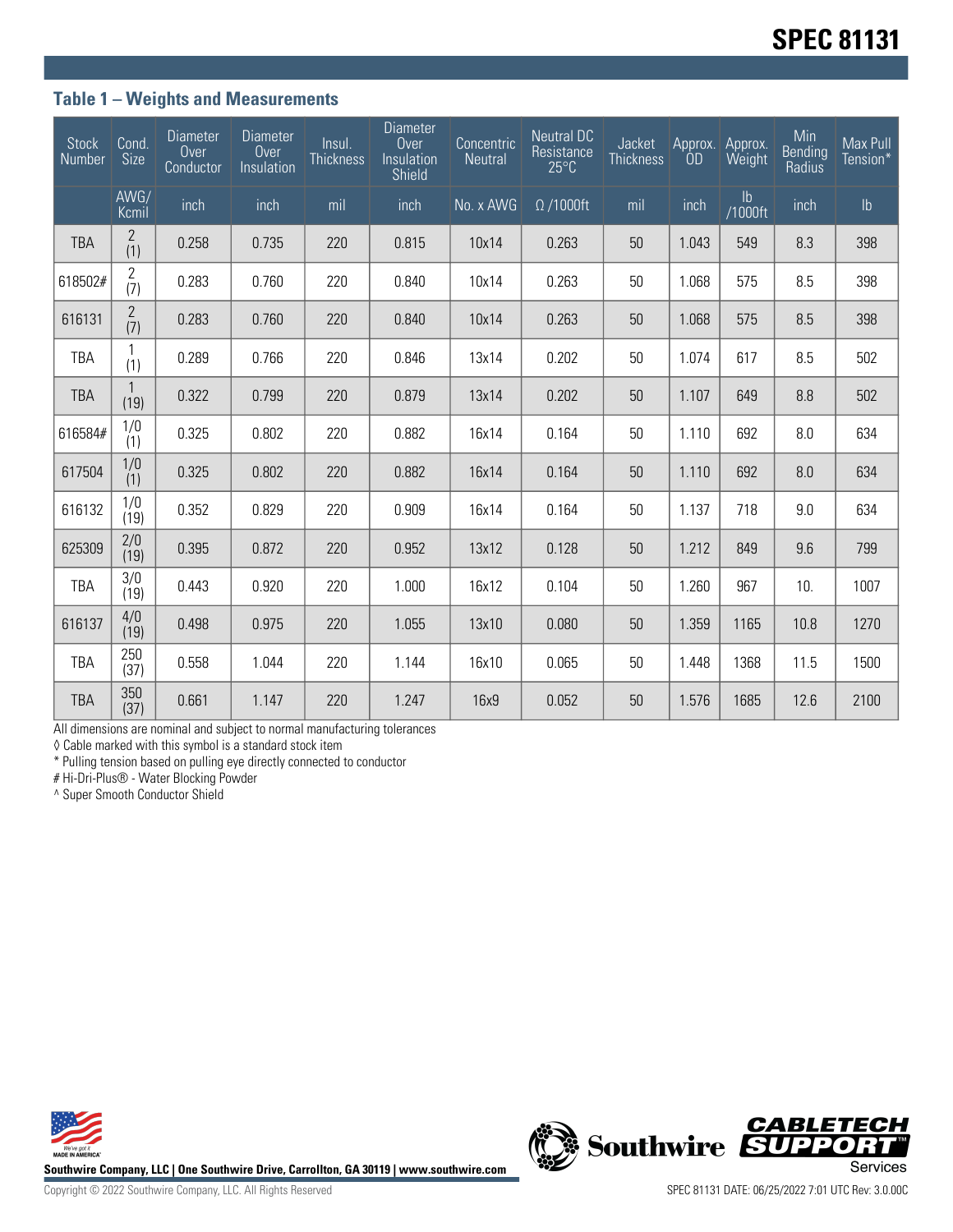# **SPEC 81131**

#### **Table 2 – Electrical and Engineering Data**

| Cond.<br>Size         | <b>DC</b><br>Resistance<br>@ 25°C | AC<br>Resistance<br>@ 90°C | Capacitive<br>Reactance @<br>60Hz | <b>Inductive</b><br>Reactance<br>@ 60Hz | <b>Current</b> | Charging Dielectric<br>Loss | Zero<br>Sequence<br>Impedance* | Positive<br>Sequence<br>Impedance* | <b>Short</b><br>Circuit<br>Current <sup>@</sup><br>30 Cycle | Allowable<br>Ampacity in<br>Duct 90°C1 | Allowable<br>Ampacity<br><b>Directly</b><br>Buried 90°C‡ |
|-----------------------|-----------------------------------|----------------------------|-----------------------------------|-----------------------------------------|----------------|-----------------------------|--------------------------------|------------------------------------|-------------------------------------------------------------|----------------------------------------|----------------------------------------------------------|
| AWG/<br>Kcmil         | $\Omega/1000$ ft                  | $\Omega/1000$ ft           | $M\Omega^*1000ft$                 | $\Omega/1000$ ft                        |                | A/1000ft W/1000ft           | $\Omega/1000$ ft               | $\Omega/1000$ ft                   | Amp                                                         | Amp                                    | Amp                                                      |
| $\overline{2}$<br>(1) | 0.266                             | 0.334                      | 0.051                             | 0.051                                   | 0.170          | 29.395                      | $0.568 + j0.125$               | $0.336 + j0.051$                   | 3376.1                                                      | 120                                    | 150                                                      |
| $\overline{c}$<br>(7) | 0.266                             | 0.334                      | 0.048                             | 0.049                                   | 0.179          | 31.023                      | $0.568 + j0.124$               | $0.336 + j0.049$                   | 3376.1                                                      | 120                                    | 150                                                      |
| $\overline{2}$<br>(7) | 0.266                             | 0.334                      | 0.048                             | 0.049                                   | 0.179          | 31.023                      | $0.568 + j0.124$               | $0.336 + j0.049$                   | 3376.1                                                      | 120                                    | 150                                                      |
| (1)                   | 0.211                             | 0.265                      | 0.048                             | 0.049                                   | 0.181          | 31.412                      | $0.456 + j0.091$               | $0.267 + j0.049$                   | 4388.9                                                      | 140                                    | 175                                                      |
| $\mathbf{1}$<br>(19)  | 0.211                             | 0.265                      | 0.045                             | 0.048                                   | 0.194          | 33.542                      | $0.456 + 0.090$                | $0.267 + j0.047$                   | 4388.9                                                      | 140                                    | 175                                                      |
| 1/0<br>(1)            | 0.168                             | 0.211                      | 0.044                             | 0.047                                   | 0.195          | 33.735                      | $0.371 + j0.071$               | $0.213 + j0.047$                   | 5401.7                                                      | 155                                    | 195                                                      |
| 1/0<br>(1)            | 0.168                             | 0.211                      | 0.044                             | 0.047                                   | 0.195          | 33.735                      | $0.371 + j0.071$               | $0.213 + j0.047$                   | 5401.7                                                      | 155                                    | 195                                                      |
| 1/0<br>(19)           | 0.168                             | 0.211                      | 0.042                             | 0.046                                   | 0.205          | 35.466                      | $0.371 + j0.070$               | $0.213 + 0.046$                    | 5401.7                                                      | 155                                    | 195                                                      |
| 2/0<br>(19)           | 0.133                             | 0.167                      | 0.039                             | 0.045                                   | 0.221          | 38.206                      | $0.296 + j0.057$               | $0.170 + j0.045$                   | 6973.1                                                      | 180                                    | 225                                                      |
| 3/0<br>(19)           | 0.105                             | 0.132                      | 0.036                             | 0.044                                   | 0.238          | 41.247                      | $0.238 + j0.047$               | $0.136 + j0.043$                   | 8582.3                                                      | 205                                    | 250                                                      |
| 4/0<br>(19)           | 0.0836                            | 0.105                      | 0.034                             | 0.043                                   | 0.258          | 44.712                      | $0.186 + j0.040$               | $0.110 + j0.041$                   | 11084.4                                                     | 235                                    | 285                                                      |
| 250<br>(37)           | 0.0707                            | 0.089                      | 0.031                             | 0.042                                   | 0.283          | 49.037                      | $0.156 + j0.034$               | $0.095 + j0.039$                   | 13642.3                                                     |                                        |                                                          |
| 350<br>(37)           | 0.0505                            | 0.064                      | 0.027                             | 0.040                                   | 0.320          | 55.458                      | $0.117 + j0.031$               | $0.070 + j0.037$                   | 17204.0                                                     | 305                                    | 370                                                      |

\* Calculations are based on three cables triplexed / concentric shield / Conductor temperature of 90°C / Shield temperature of 45°C / Earth resistivity of 100 ohmsmeter

† Ampacities are based on Figure 7 of ICEA P-117-734 (Single circuit trefoil, 100% load factor, 90°C conductor temperature, earth RHO 90, 36" burial depth) ‡ Ampacities are based on Figure 1 of ICEA P-117-734 (Single circuit trefoil, 100% load factor, 90°C conductor temperature, earth RHO 90, 36" burial depth)



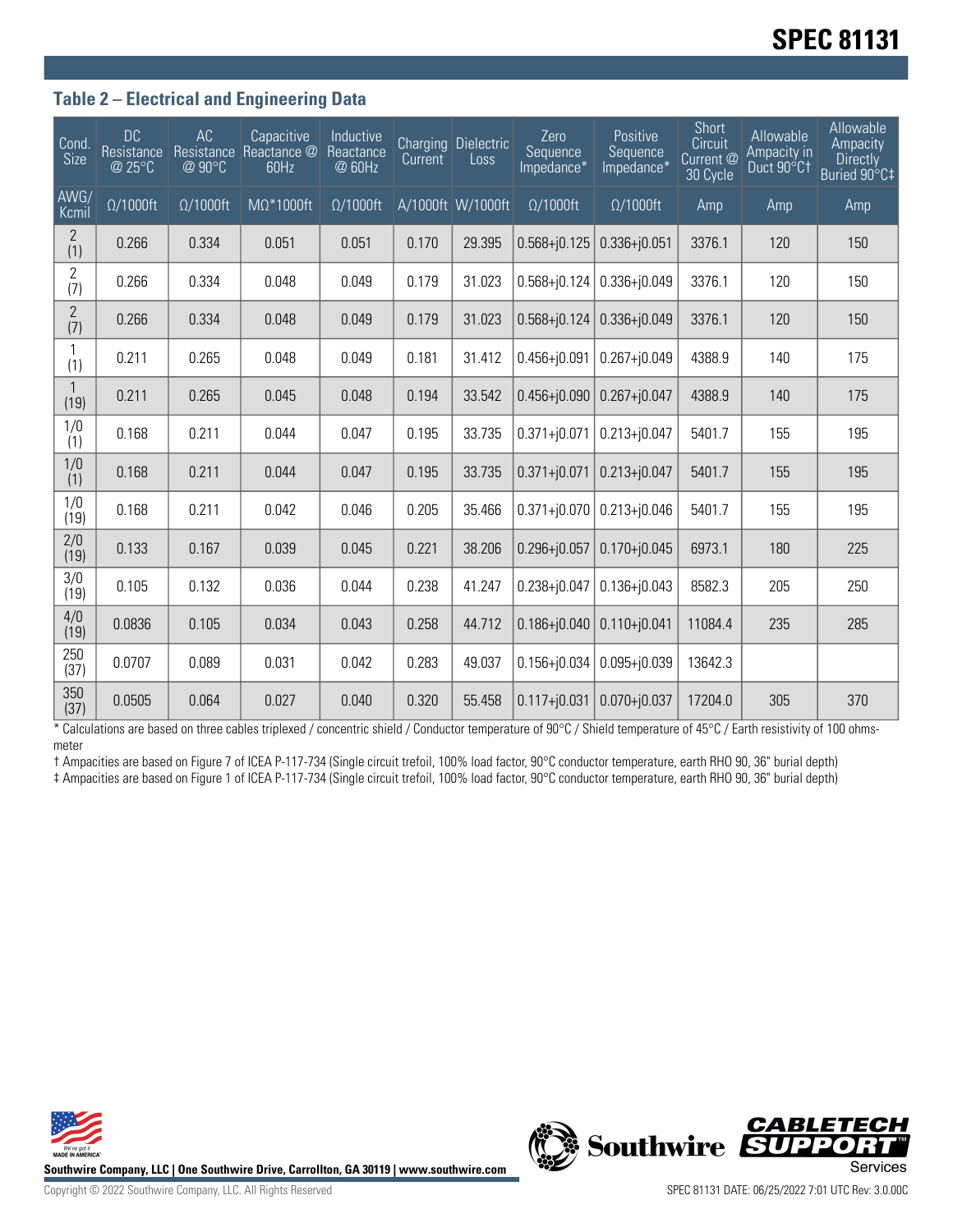## **Table 3 – Weights and Measurements (Metric)**

| <b>Stock</b><br>Number | Cond.<br><b>Size</b>  | <b>Diameter</b><br>Over<br>Conductor | <b>Diameter</b><br>Over<br>Insulation | Insul.<br><b>Thickness</b> | Diameter<br>Over<br>Insulation<br>Shield | Concentric<br>Neutral | <b>Neutral DC</b><br>Resistance<br>$25^{\circ}$ C | Jacket<br><b>Thickness</b> | Approx.<br><b>OD</b> | Approx.<br>Weight | Min<br>Bending<br>Radius | Max Pull<br>Tension* |
|------------------------|-----------------------|--------------------------------------|---------------------------------------|----------------------------|------------------------------------------|-----------------------|---------------------------------------------------|----------------------------|----------------------|-------------------|--------------------------|----------------------|
|                        | AWG/<br>Kcmil         | mm                                   | mm                                    | mm                         | mm                                       | No. x AWG             | $\Omega$ /km                                      | mm                         | mm                   | kg/km             | mm                       | newton               |
| <b>TBA</b>             | $\overline{2}$<br>(1) | 6.55                                 | 18.67                                 | 5.59                       | 20.70                                    | 10x14                 | 0.86                                              | 1.27                       | 26.49                | 817               | 210.82                   | 1771                 |
| 618502#                | 2<br>(7)              | 7.19                                 | 19.30                                 | 5.59                       | 21.34                                    | 10x14                 | 0.86                                              | 1.27                       | 27.13                | 856               | 215.90                   | 1771                 |
| 616131                 | $\overline{2}$<br>(7) | 7.19                                 | 19.30                                 | 5.59                       | 21.34                                    | 10x14                 | 0.86                                              | 1.27                       | 27.13                | 856               | 215.90                   | 1771                 |
| <b>TBA</b>             | (1)                   | 7.34                                 | 19.46                                 | 5.59                       | 21.49                                    | 13x14                 | 0.66                                              | 1.27                       | 27.28                | 918               | 215.90                   | 2234                 |
| <b>TBA</b>             | $\mathbf{1}$<br>(19)  | 8.18                                 | 20.29                                 | 5.59                       | 22.33                                    | 13x14                 | 0.66                                              | 1.27                       | 28.12                | 966               | 223.52                   | 2234                 |
| 616584#                | 1/0<br>(1)            | 8.25                                 | 20.37                                 | 5.59                       | 22.40                                    | 16x14                 | 0.54                                              | 1.27                       | 28.19                | 1030              | 203.20                   | 2821                 |
| 617504                 | 1/0<br>(1)            | 8.25                                 | 20.37                                 | 5.59                       | 22.40                                    | 16x14                 | 0.54                                              | 1.27                       | 28.19                | 1030              | 203.20                   | 2821                 |
| 616132                 | 1/0<br>(19)           | 8.94                                 | 21.06                                 | 5.59                       | 23.09                                    | 16x14                 | 0.54                                              | 1.27                       | 28.88                | 1069              | 228.60                   | 2821                 |
| 625309                 | 2/0<br>(19)           | 10.03                                | 22.15                                 | 5.59                       | 24.18                                    | 13x12                 | 0.42                                              | 1.27                       | 30.78                | 1263              | 243.84                   | 3556                 |
| TBA                    | 3/0<br>(19)           | 11.25                                | 23.37                                 | 5.59                       | 25.40                                    | 16x12                 | 0.34                                              | 1.27                       | 32.00                | 1439              | 254.00                   | 4481                 |
| 616137                 | 4/0<br>(19)           | 12.65                                | 24.76                                 | 5.59                       | 26.80                                    | 13x10                 | 0.26                                              | 1.27                       | 34.52                | 1734              | 274.32                   | 5652                 |
| TBA                    | 250<br>(37)           | 14.17                                | 26.52                                 | 5.59                       | 29.06                                    | 16x10                 | 0.21                                              | 1.27                       | 36.78                | 2036              | 292.10                   | 6675                 |
| <b>TBA</b>             | 350<br>(37)           | 16.79                                | 29.13                                 | 5.59                       | 31.67                                    | 16x9                  | 0.17                                              | 1.27                       | 40.03                | 2508              | 320.04                   | 9345                 |

All dimensions are nominal and subject to normal manufacturing tolerances

◊ Cable marked with this symbol is a standard stock item

\* Pulling tension based on pulling eye directly connected to conductor

# Hi-Dri-Plus® - Water Blocking Powder

^ Super Smooth Conductor Shield